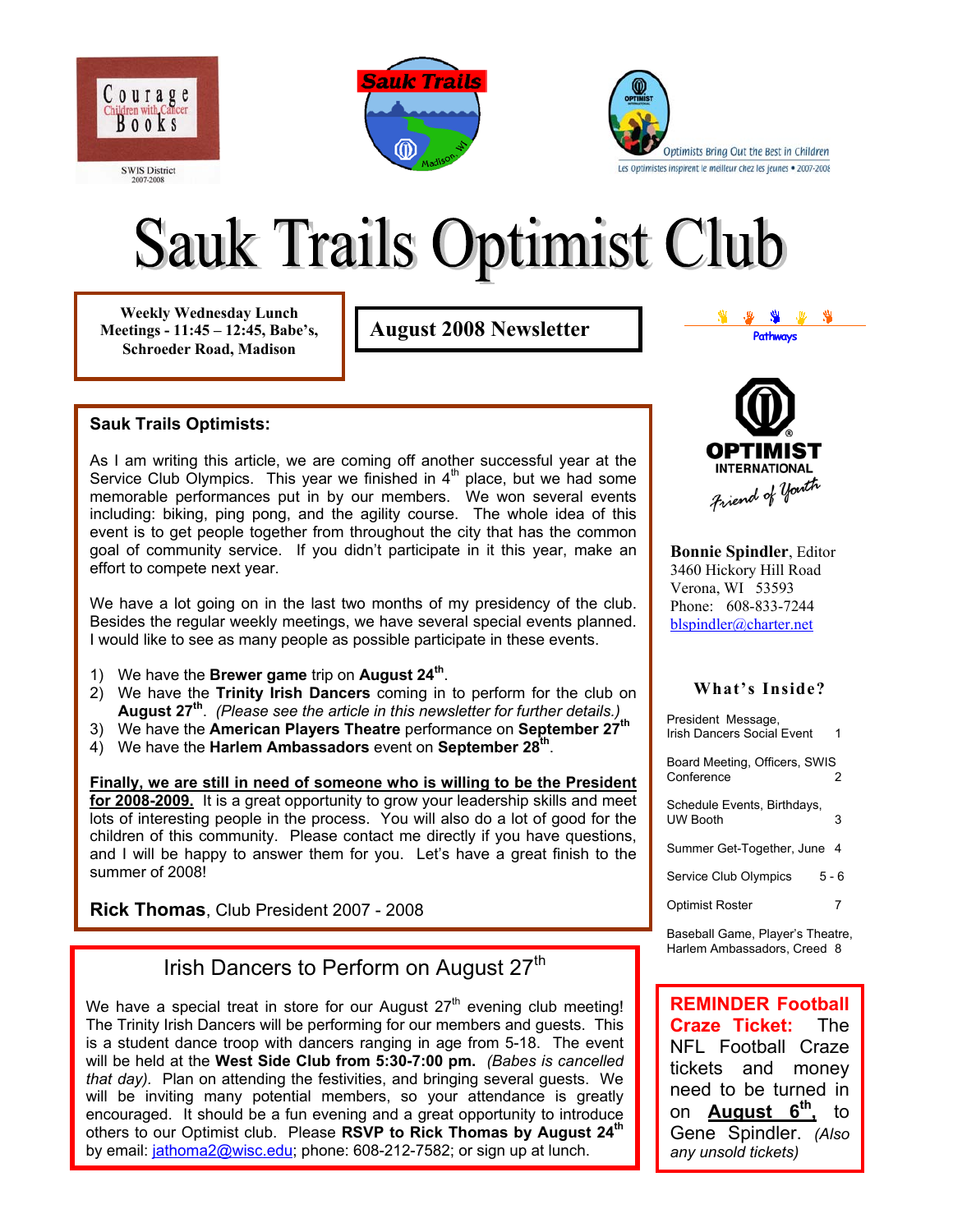#### **August 2008 Sauk Trails Optimist Club, Ltd. Page 2 or 8**

#### **Sauk Trails Optimist Club July Board Meeting Minutes, 7/10/2008**

#### **Members in Attendance:**

**President:** Rick Thomas Past President: Greg Hermus<br>**VP & Board Members:** Kevin Campos Kevin Campos – VP, Ricki Hoefer, Ray Schmitz Sec/Treasurer: Gene Spindler **Not Present:** Barb Mulcahy-VP, Carole Klopp, Kathy Johnson, Bob Wortinger, Bill Monkemeyer

Rick Thomas called the meeting to order at 4:40 pm.

The minutes of the June 10th, 2008 Board Meeting were discussed. A motion was made (Greg Hermus), seconded (Ricki Hoefer) and passed to accept the minutes of the June Board Meeting

The Financial Report through June 30, 2008 was presented to the Board. The Board discussed the information provided. A motion was made (Greg Hermus), seconded (Kevin Campos) and passed to accept the Treasurer's Report.

Rick Thomas gave the President's Report. The calendar of events review included Service Club Olympics on July 21-22. A motion was made (Gene Spindler), seconded (Greg Hermus) and passed to provide \$5 to members for events costing more than \$10 and \$10 for members evening meal expense. Evening Meetings are scheduled for July 30<sup>th</sup>, August 27<sup>th</sup> and September 24<sup>th</sup>; a Brewer game is scheduled for August  $24^{\text{th}}$ ; and A Midsummer Night's Dream at The American Players Theatre on September 27<sup>th.</sup>

There was a brief discussion on the Harlem Ambassadors, scheduled for September  $28<sup>th</sup>$ , and it was decided that this item would require a separate meeting exclusively for this topic. That meeting to discuss the Harlem Ambassadors was scheduled for **Saturday, July 12<sup>th</sup> at 10 am at Greg Hermus's home.** 

Saul Trails will be helping with "Connections", an event at Wexford Village on July 11<sup>th</sup> from 1 pm to 4 pm. Kevin Campos and Gene Spindler volunteered to assist with this activity. Our club will be providing condiments for hot dogs and will be serving food during this event.

A motion was made (Greg Hermus), seconded (Kevin Campos) and passed to adjourn at 5:20 p.m. The date, time and location for the next Board Meeting **is set for 5:30 on August 13th, Wednesday at Good Shepherd Lutheran Church.** 

**Gene Spindler**, Secretary/Treasurer 2007-2008

## **SAUK TRAILS Club PRESIDENT Needed**

Rick Thomas will be completing his  $2<sup>nd</sup>$  year as club president Sept. 30<sup>th</sup>. *(He was also president in 0506)*. There is a NEED for someone to take over starting in October 2008 through September 2009. Please help your club with your leadership ability and find out more about the presidency role from Rick before September  $30<sup>th</sup>$ , 2008.



#### **Sauk Trails Club Officers**

**President Rick Thomas**

**Secretary/Treasurer Gene Spindler** 

> **Past President Greg Hermus**

**Vice Presidents Barb Mulcahy Kevin Campos**

**Board of Directors Ricki Hoefer Bob Wortinger Bill Monkemeyer Carole Klopp Kathy Johnson Ray Schmitz** 

#### **SWIS – Southern Wisconsin Conferences**

**August 1st – 2nd , Racine Oct. 31st – Nov. 1st Madison TBA** 

#### **FUTURE BOARD Meetings**

August  $13<sup>th</sup>$ , 2008 September 9<sup>th</sup>, 2008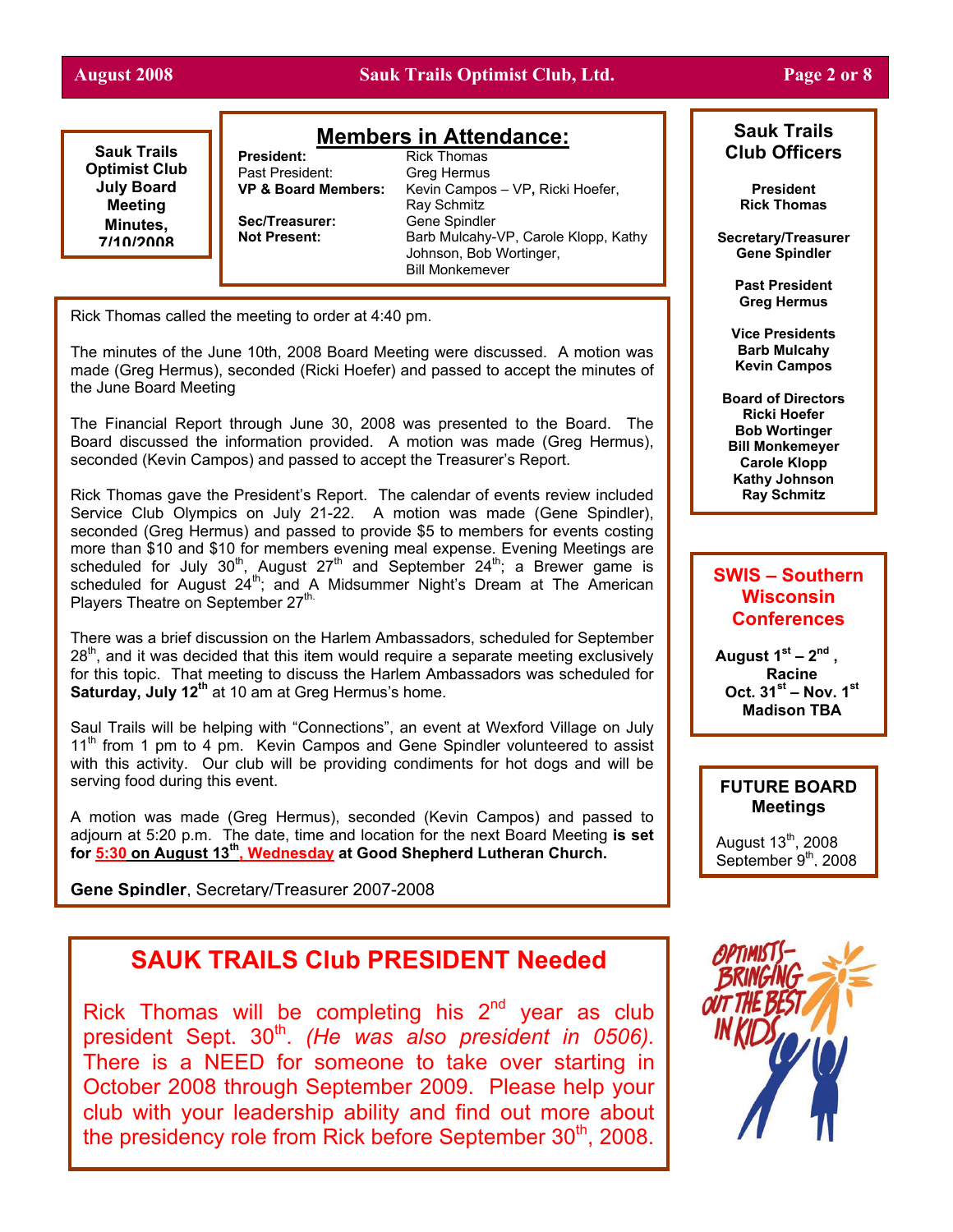#### **August 2008 Schedule**:

| August 6 <sup>th</sup>  | Lunch Babe's, 11:45 am      |
|-------------------------|-----------------------------|
| August 13 <sup>th</sup> | 5:30 PM Board Meeting (WED) |
| August 13 <sup>th</sup> | Lunch Babe's, 11:45 am      |
| August 20 <sup>th</sup> | Lunch Babe's, 11:45 am      |
| August 27 <sup>th</sup> | West Side Club, 5:30 pm     |

| <b>Bob Wortinger</b>     | 8/4  |
|--------------------------|------|
| Dan Gibson               | 8/6  |
| <b>BJ Bailey</b>         | 8/7  |
| Amy Tripp                | 8/21 |
| <b>Steve Bailey</b>      | 8/28 |
| <b>Wade Anunson</b>      | 8/30 |
| <b>Christian Gridley</b> | 8/31 |

#### **Speaker Coordinator Needed**

We are in need of a new speaker coordinator to serve our club in 0809 year. This is a great opportunity for anyone who likes to meet new people and can creatively come up with topics for our meetings. Especially if you can't attend the weekly meetings, this would be a great way to serve your club. No experience is needed, just a willingness to serve. Please contact Rick at 212-7582 to discuss details



| <b>DATES</b>                      | <b>Location</b>                                              | <b>Speaker</b>              | <b>Topic</b>                                                | Lunch                                               |
|-----------------------------------|--------------------------------------------------------------|-----------------------------|-------------------------------------------------------------|-----------------------------------------------------|
| August 6th                        | <b>Babes</b>                                                 | John Kavnik -<br>AARP       | Elder frauds and how<br>to spot them                        | <b>BLT or Cajun Fried</b><br>Chicken Salad          |
| August 13th                       | <b>Babes</b>                                                 | Ben Sprague -<br>United Way | Marketing your<br>organization-do's and<br>don'ts           | Fish Tacos or<br>Chicken Taco Salad                 |
| August 20 <sup>th</sup>           | <b>Babes</b>                                                 | <b>Todd Berry</b>           | State of Wisconsin<br>finances and<br>economy               | Club Sandwich or<br><b>Buffalo Chicken</b><br>Salad |
| August 27th                       | <b>West Side Club,</b><br>$5:30 - 7:00$<br>(Babes Cancelled) | <b>GET-TOGETHER</b>         | How Can YOU Make<br>a Difference in the<br>Life of a CHILD? | APPETIZERS, Cash<br>Bar                             |
| Sept. 3rd                         | <b>Babes</b>                                                 | <b>TBA</b>                  |                                                             | Chicken Pita or Beef<br><b>Taco Salad</b>           |
| <b>Sept. 10th</b>                 | <b>Babes</b>                                                 | <b>TBA</b>                  |                                                             | Rueben or 1/2 Caesar<br>Salad                       |
| Sept. $\overline{17}^{\text{th}}$ | <b>Babes</b>                                                 | <b>TBA</b>                  |                                                             | Turkey & Swiss or<br>Cajun Fried Chicken<br>Salad   |
| Sept. 24th                        | Babes, $5:30 -$<br><u>7:00</u>                               | Club Officers,<br>2008-09   | Club Banquet<br><b>Honoring New</b><br><b>Officers</b>      | TBA                                                 |
| Oct. 1 <sup>st</sup>              | <b>Babes</b>                                                 | TBA                         |                                                             |                                                     |

#### 2008 – 2009 Volunteer Group Concessions

**For your future planning.** There will be a need for 1-2 volunteers for each of the following UW Football games:

| $8/30 - Akron;$     | $9/6$ – Marshall;    | $10/4$ – Ohio State; | 10/11 – Penn State: |
|---------------------|----------------------|----------------------|---------------------|
| $10/25 -$ Illinois; | $11/15 -$ Minnesota: | 11/22 – Cal Poly.    |                     |

In addition, we will need to make a decision to do either the Spring Football Game or WIAA Football (1 shift).

There will also be volunteers needed for WIAA Wrestling (3 days) **Feb. 26 – 28th, 2009** AND ALSO for WIAA Boy's Basketball (3 days) **March 19 – 21st, 2009**. Check your calendar, sign-up sheets will be coming soon. Contact Steve Bailey to give your input and for sign-up at: [SBailey100@aol.com](mailto:SBailey100@aol.com)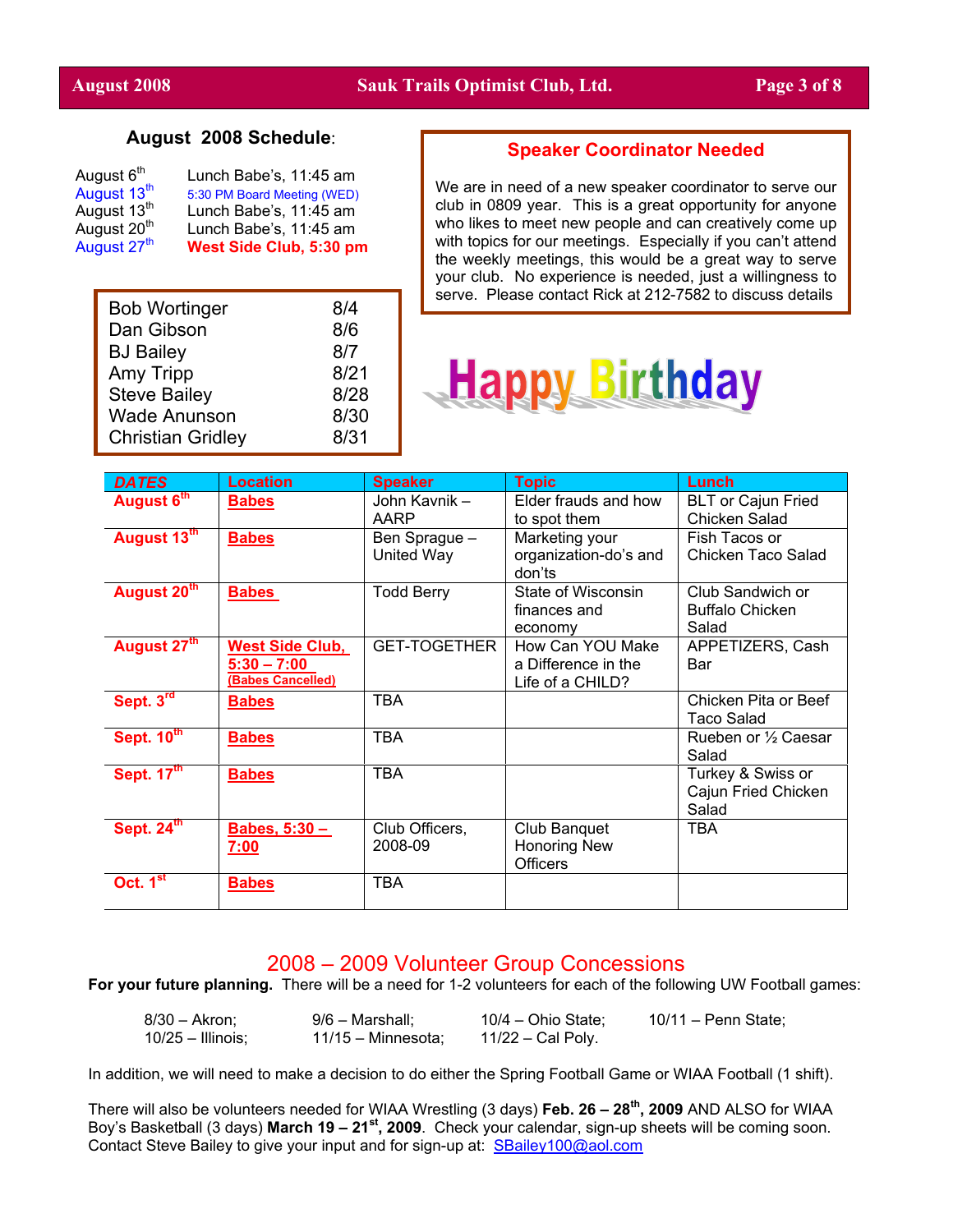# **2008 Summer Picnic in June**

The 2008 version of the annual Sauk Trails Optimist summer picnic was held at the Kraemer's home. Approximately 20 people shared in food and Good Company. While we did see a little rain towards the end of the picnic, we were able to enjoy the Kraemer's beautiful deck before dinner. Thank you to the Social Committee for setting up this annual event! Thanks to Jacci See for taking the pictures below.





A big thanks to our hosts, **Mark and Cathy Kraemer,** pictured above. Many optimists and spouses besides visiting former optimists, Jim & Dee Judd, enjoyed the afternoon.

Many over the years have enjoyed this annual social event. If you couldn't attend this year, hope to see you next year.





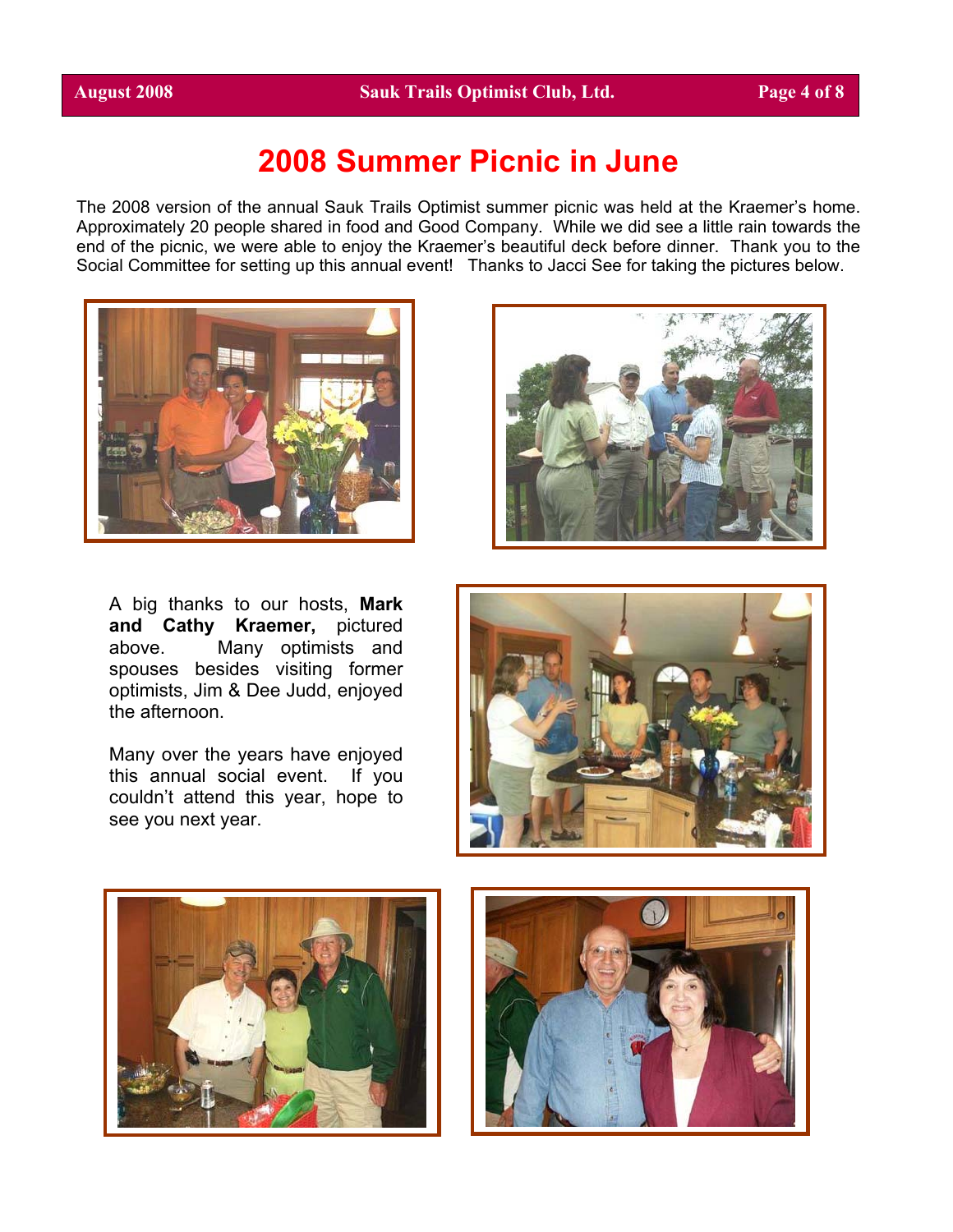## **SERVICE CLUB OLYMPICS RESULTS**

The Annual Service Club Olympics was held on July 21<sup>st</sup> – July 22<sup>nd</sup> at Cherokee Country Club. Sauk Trails Club was well represented by 26 optimists, and 2 guests. Everyone had a good time participating and/or winning in events and socializing with each other. *(Next year our goal will be to have optimists in all events).* **Thanks to everyone who participated.**

**The Sauk Trails Optimist Club came in 4th place this year with 1, 335 points.** 

*(1st place, Kiwanis Madison West – 1,392 points; 2nd place, Rotary Downtown – 1,369 points; 3rd place Rotary Westtown/Middleton – 1359 points)*

**Swimming:**

#### **Billiards:**

| Greg Hermus & Pete Graven                                         | 2 <sup>nd</sup> Place                               | <u> Əwimming:</u><br>John Scherer, Rick Thomas,<br>Christian Gridley, & Greg Hermus | 3rd Place                         |  |
|-------------------------------------------------------------------|-----------------------------------------------------|-------------------------------------------------------------------------------------|-----------------------------------|--|
| <b>Bowling:</b>                                                   |                                                     |                                                                                     |                                   |  |
| Gene Spindler, Brinda Mecham,<br>Bob Wortinger, & BJ Bailey       | <b>Participated</b>                                 | Bocce:<br>Alison Scherer & Christian Gridley                                        | <b>Participated</b>               |  |
| <b>Texas Hold'em Poker:</b>                                       |                                                     | <b>Bridge:</b><br>Gene Spindler & Carole Klopp                                      | <b>Participated</b>               |  |
| Kathy Johnson                                                     | <b>Participated</b>                                 | <b>Checkers:</b>                                                                    |                                   |  |
| 5K Walk:                                                          |                                                     | Kathy Johnson                                                                       | <b>Participated</b>               |  |
| Pat Beiersdorf, Bonnie Spindler,<br>Chuck Koehler, & Gail Koehler | <b>Participated</b>                                 | Cribbage:<br>Bonnie Spindler & Pat Beiersdorf                                       | <b>Participated</b>               |  |
| 5K Run - Men: (No 5K women ran)                                   |                                                     | Euchre:                                                                             |                                   |  |
| <b>Christian Gridley</b>                                          | 2 <sup>nd</sup> Place<br>Ray Schmitz & Ricki Hoefer |                                                                                     | <b>Participated</b>               |  |
| Golf:                                                             |                                                     | Horseshoes:                                                                         |                                   |  |
| Mary Schwartz & Kathy Johnson<br>(could have used 2 more)         | <b>Participated</b>                                 | Bob Wortinger & Dale Kalscheur                                                      | 2 <sup>nd</sup> Place             |  |
| <b>Volleyball:</b>                                                |                                                     | Scrabble:                                                                           |                                   |  |
| John Scherer, Rick Thomas,                                        |                                                     | Jacci See                                                                           | <b>Participated</b>               |  |
| Mark Towne, & Dale Kalscheur                                      | 2 <sup>nd</sup> Place                               | Darts:                                                                              |                                   |  |
| Biking:                                                           |                                                     | <b>Bait Casting:</b>                                                                | 2 <sup>nd</sup> Place club finish |  |
| <b>Christian Gridley</b>                                          | 1 <sup>st</sup> Place                               | <b>Agility Course:</b>                                                              |                                   |  |
| Ping Pong:                                                        |                                                     | Dale Kalscheur, Alison Scherer,<br>John Scherer, Greg Hermus,                       |                                   |  |
| Bob Wortinger & Greg Hermus<br>Tennis:                            | 1 <sup>st</sup> Place                               | & Tim Belter TEAM                                                                   | 1 <sup>st</sup> Place             |  |
| 2 <sup>nd</sup> Place<br>Greg Hermus & Tim Belter                 |                                                     | <b>CONGRATULATIONS TO ALL</b><br><b>OPTIMISTS</b>                                   |                                   |  |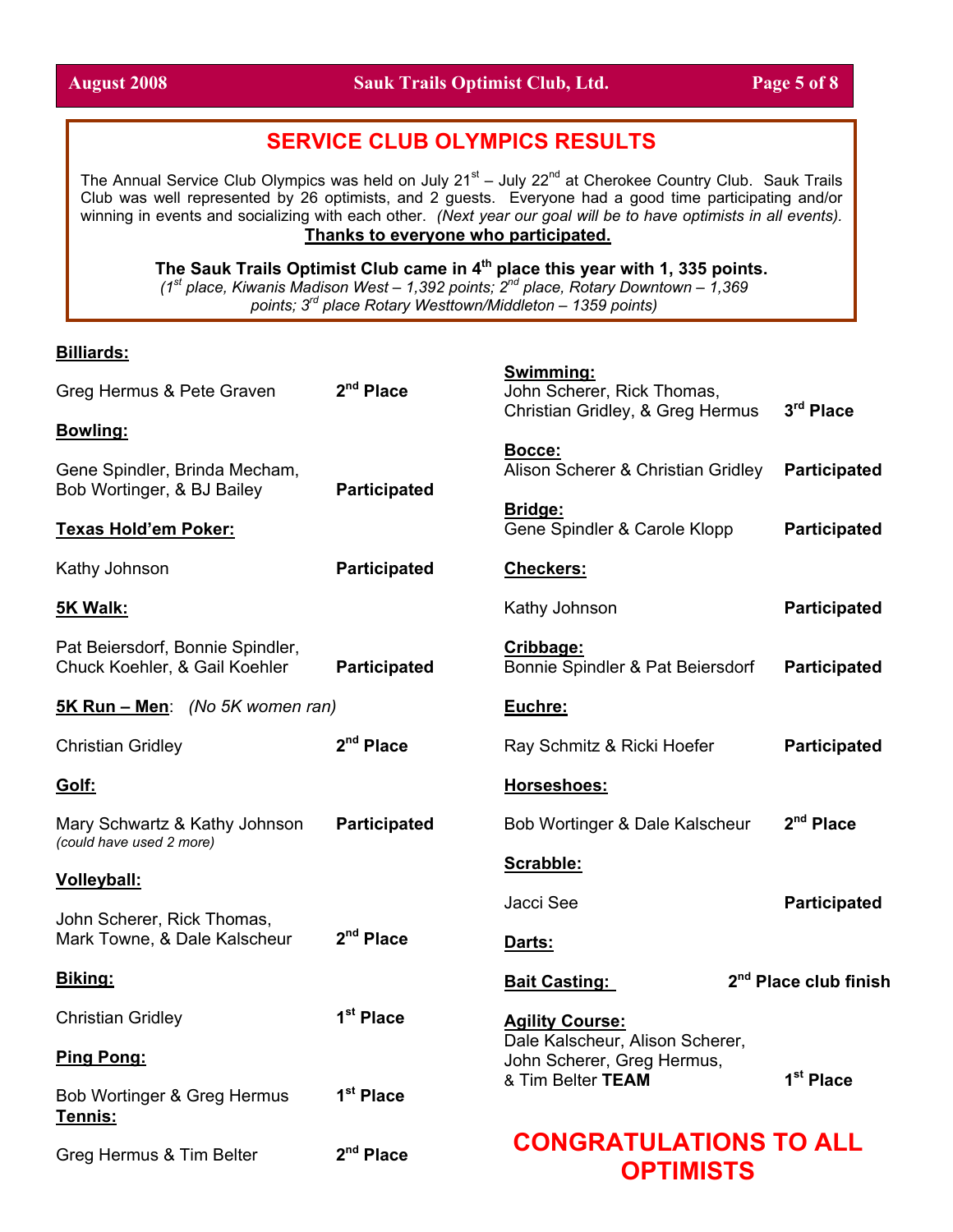#### **August 2008 Sauk Trails Optimist Club, Ltd. Page 6 of 8**







Sauk Trails Optimists taking a break between events on Tuesday, at lunch, below. The bowling team participants (Bob, Gene, Brinda, BJ), and the agility course run by optimists. Some optimists who participated in the Service Club Olympics pictured above. **GREAT TIME.**

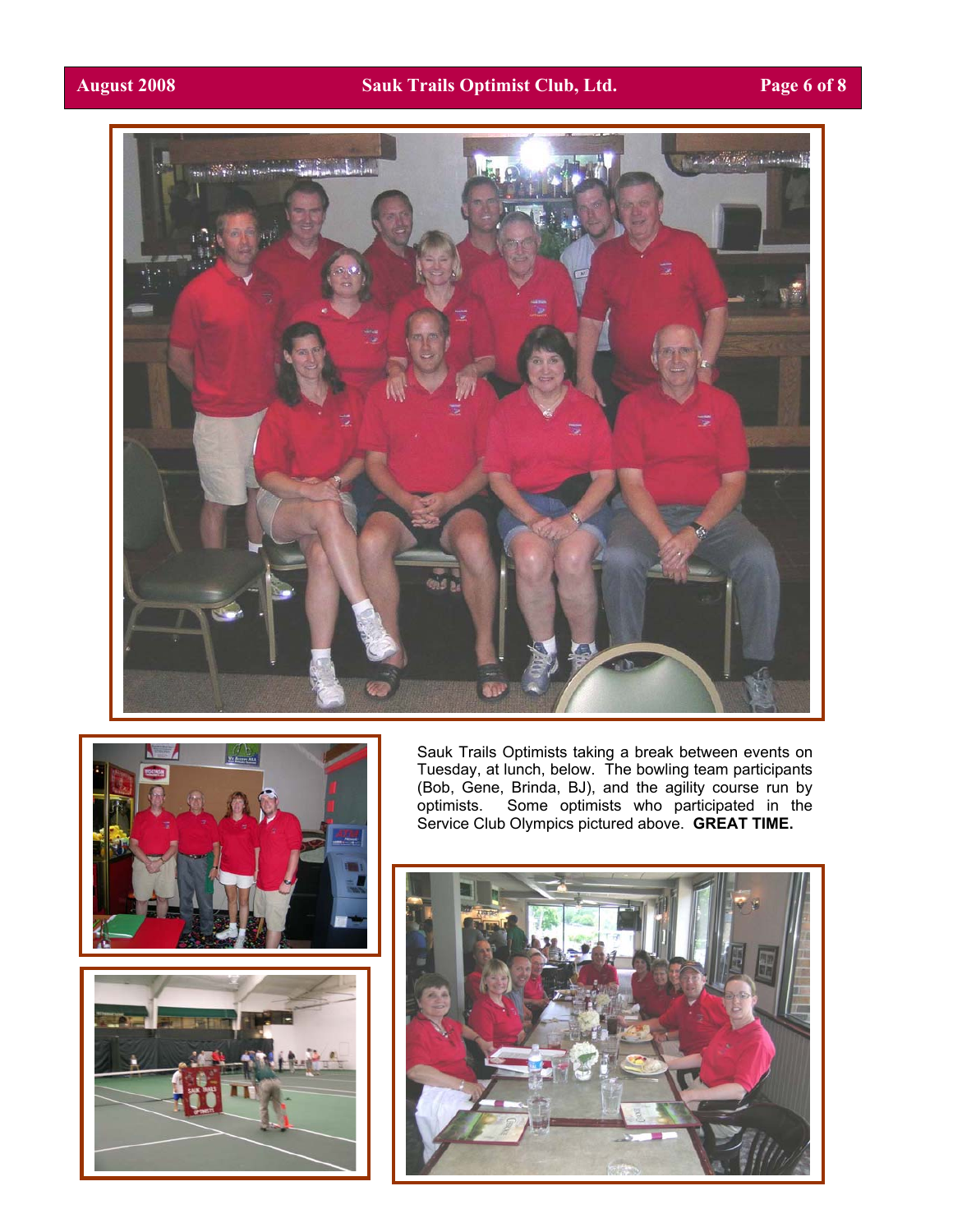## **Sauk Trails Optimist Club, Ltd. - Membership Roster August 2008**

| Name                        | Company                                  | Work No.     | Home No.       | Fax No.      | <b>E-Mail Address</b>               |
|-----------------------------|------------------------------------------|--------------|----------------|--------------|-------------------------------------|
| Wade Anunson                | Anunson Chiropractic                     | 829-2250     | 278-2950       | 829-2251     | drsanunson@sbcglobal.net            |
| <b>BJ</b> Bailey            |                                          |              |                |              | Mrfuel4@yahoo.com                   |
| <b>Steve Bailey</b>         | Crown Dental Laboratory                  | 271-5537     | 238-8535       | 271-1657     | Sbailey100@aol.com                  |
| Pat Beiersdorf              | Madison Financial                        | 833-3838     | 833-0090       | 695-0421 C   | pat@madisonfinancial.net            |
| Tim Belter                  |                                          |              | 455-1145       |              | tim belter@hotmail.com              |
| Kevin Campos                | Campos Financial/Keller Williams         | 235-1030     | 798-1099       | 831-0825     | $Campos financial (a)$ yahoo.com    |
| Kristi Campos               | Renew Skin Health & Laser Center         | 836-4044     | 798-1099       |              | klmilton@hotmail.com                |
| Rick Conne                  |                                          |              | 833-3795       |              | rjconne@charter.net                 |
| Lori (Handel) Davis         |                                          |              | 848-9673       |              | lhandel@tds.net                     |
| <b>Michael Shields</b>      | <b>SWIS Governor, 2007 - 2008</b>        | 262-638-6696 | 262-632-3580   |              | Kingshields1@yahoo.com              |
| <b>Bonnie Spindler</b>      | SWIS Lt. Gov, Zone 62007-2008            |              | 833-7244       |              | blspindler@charter.net              |
| Carrie (Fluhr)<br>Schraeder | Wisconsin Community Bank                 | 298-1743     | 219-3551       | 298-1710     | Cfluhr.@thewcb.com                  |
| Daniel Gibson               | SVA Planners                             | 826-2322     | 836-4714       |              | Gibsond@sva.com                     |
| Peder (Pete) Graven         | Monona State Bank                        | 223-6245     | 276-5912       | 223-3007     | pgraven@mononabank.com              |
| Christian Gridley           | Madison Financial                        | 833-3838     | 497-0214       | 358-7532 C   | Christian@madisonfinancial.n        |
|                             |                                          |              |                |              | et                                  |
| Mike Gustafson              | Suby Von Haden                           | 826-2292     | 442-6628       | 831-4243     | <u>eustafsonm@sva.com</u>           |
| Greg Hermus                 | Morgan Stanley                           | 829-4341     | 845-3820       |              | Ghbadger@charter.net                |
| Donald Higgins              | Higgins Hemb Insurance Group, LLC        | 274-4200     | 824-0914       | 274-4210     | Don@hhig.net                        |
| Ricki Hoefer                | Edward Jones                             | 831-0988     | 833-6268       |              | Philricki@aol.com                   |
| Kathy Johnson               | Risk Management Strategies, LLC          | 663-9032     | 513-7527(cell) | 206-666-6435 | kjohnson@RMStrategies.net           |
| Jason Kadow                 | Meicher CPA                              | 826-1900     | 827-6707       | 826-1901     | Jasonk@meichercpa.com               |
| Dale Kalscheur              | The Neckerman Agency                     | 238-2686     | 437-4470       | 238-7798     | D kalscheur@neckerman.com           |
| Carole Klopp                | Volunteer Coordinator                    | 826-3409     | 833-4561       |              | klopp@chorus.net                    |
| Chuck Koehler               | Retired                                  | 838-7133     | 838-7133       |              | Koehler01@charter.net               |
| Gail Koehler                | Independent Health Care                  |              | 838-7133       |              | Koehler01@charter.net               |
| Mark Kraemer                | Park Bank, VERONA Office                 | 845-0207     | 848-6899       | 845-0201     | mkraemer@parkbank.com               |
| Brinda Mecham               | Crown Dental Laboratory                  | 271-5537     |                |              | Brstratton@aol.com                  |
| <b>Bill Monkemeyer</b>      | United Way                               | 246-4351     | 848-4871       | 246-4369     | whamnjam $@$ tds.net                |
|                             |                                          |              |                |              | bmonkemeye@uwdc.org                 |
| Barb Mulcahy                | State Bank of Oregon                     | 835-9961     | 513-6965       | 835-1876     | barbara.mulcahy@crossplainsbank.com |
| Tony Nagin, Jr.             | Badger Tax & Acct Services               | 833-1700     | 238-5335       | 826-0201     | tony@badgertax.com                  |
| Janine Richgels             | US Bank, N.A., Pvt Bank Associate        | 252-4110     | 241-5714       | 252-7652     | Janine richgels@usbank.com          |
| Alison Scherer              | WI Dept of Ag, Trade & Cons. Protection. | 224-4761     | 836-0151       |              | schereraj@hotmail.com               |
| John Scherer                | Trinity Financial Planning               | 829-1010     | 836-0151       | 268-8588     | John@trinfin.com                    |
| Lisa Schluesche             | Johnson Bank                             |              | 513-8590       |              | Schluesche1@charter.net             |
| Ray Schmitz                 | Retired                                  |              | 233-3786       |              | straymond@sbcglobal.net             |
| Mary Schwartz               | Symphonic Financial Advisors             | 442-1500     | 437-2233       | 442-6490     | Mnorrb@aol.com                      |
| Jacci See                   | First Weber Group                        | 828-5105     | 827-6326       | 836-3102     | Seej@firstweber.com                 |
| Bonnie Spindler             | Semi-Retired, Computer Trainer           | 833-7244     | 833-7244       |              | Blspindler@charter.net              |
| Gene Spindler               | Retired                                  |              | 833-7244       |              | genespindler@charter.net            |
| Jill Thomas                 | First Business Bank                      | 232-5924     | 850-4250       | 232-5920     | jthomas@fbbmadison.com              |
| Julie Thomas                | UW Medical School,                       | 263-5009     | 274-0528       |              | jathoma2@facstaff.wisc.edu          |
| Rick Thomas                 | Keller Williams Realty                   | 212-7582     | 274-0528       |              | jathoma2@facstaff.wisc.edu          |
| Mark Towne (New)            | Self Employed Stock Broker               | 441-5290     | 238-9733       | 354-6335 ©   | mtowne@stifel.com                   |
| Amy Tripp                   |                                          |              |                |              | No E-Mail                           |
| <b>Bob Wortinger</b>        | Kiesling Associates                      | 664-9110     | 829-3926       | 664-9112     | Rwortinger@kiesling.com             |